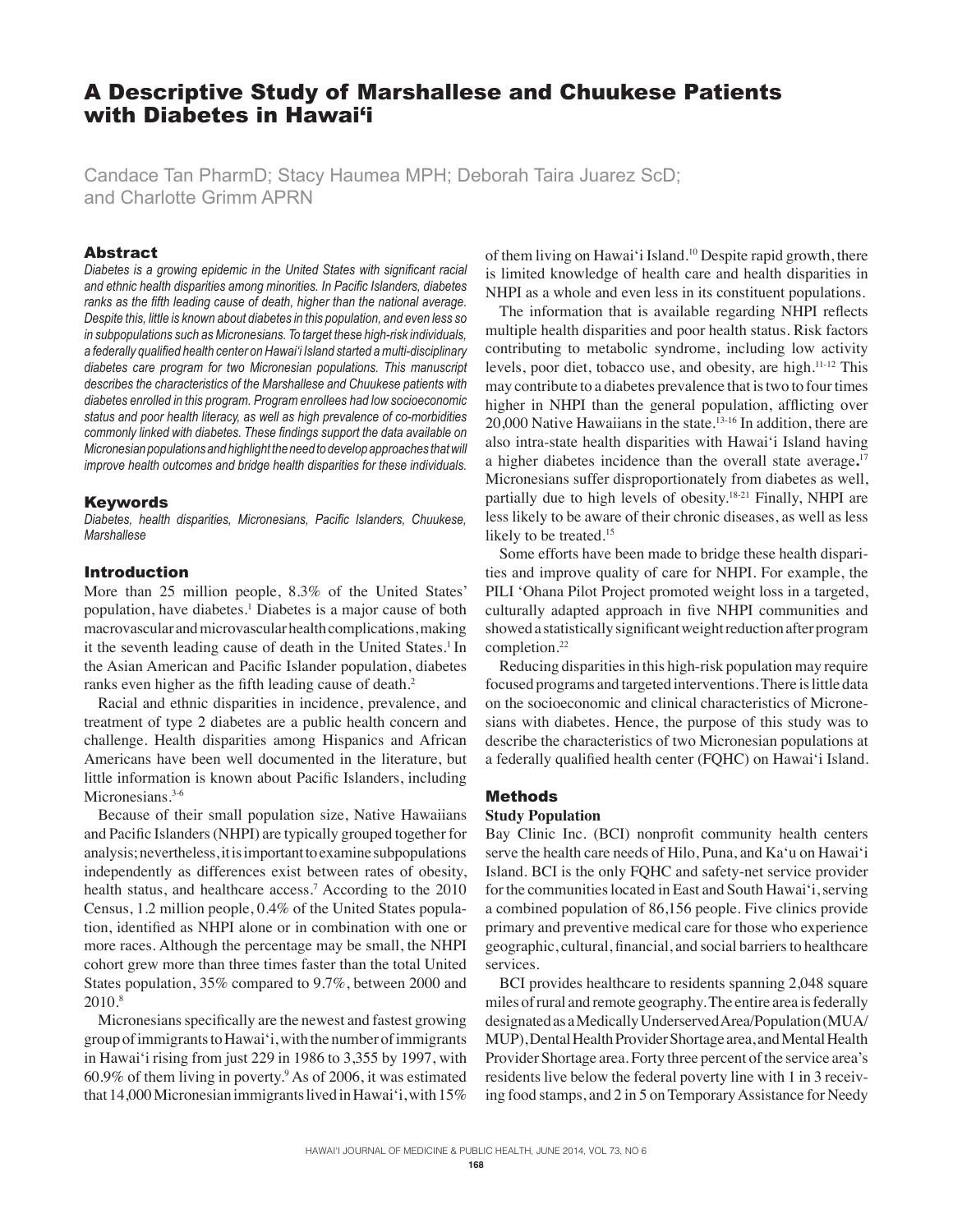Families (TANF). The regional unemployment rate is 12% with some areas reaching 16%, and the per capita income of \$13,265 is one of the lowest in the state. Within the patient population, 17% of adults and 12% of children are uninsured. The majority (58%) of BCI patients are Medicaid/QUEST beneficiaries; 10% are Medicare beneficiaries, 17% are uninsured and 15% are privately insured. The area hosts a large NHPI population, with 27% of the BCI patient population identifying with only NHPI ancestry.<sup>23</sup>

In 2006, in response to the diabetes epidemic, BCI piloted the Bay Clinic Diabetic Project at their Hilo facility based on national standards for diabetes self-management education and support. The program had open enrollment, regardless of level of diabetes control. The Hilo BCI facility hosted two Diabetes Self-Management Education (DSME) programs, one for Chuukese ( $n = 21$ ) and one for Marshallese ( $n = 36$ ) patients. At the end of the trial period, participants showed significant improvements in measured health indicators including glycosylated hemoglobin (A1c) and blood pressure.<sup>24</sup>

### **Data Collection**

For patients who participated in the program, Marshallese and Chuukese patient data was collected retrospectively from patient charts and the electronic medical record (BCI transitioned from paper charts to electronic medical records during the data collection period).

### **Health Indicators**

Baseline health information, such as number of chronic medication conditions, were collected through identification of all non-acute ICD-9 codes for the patient listed under their past medical history in the medical record.

Clinical health indicators included A1c, low-density lipoprotein cholesterol (LDL-C), high-density lipoprotein cholesterol (HDL-C), triglycerides (TG), total cholesterol (TC), body mass index (BMI) and blood pressure (systolic and diastolic). Information was collected for the fourth quarter of 2010 prior to the integration of clinical pharmacist services. If no data was available during this period then the most recent data going backwards in time was considered baseline.

As this was a descriptive study, no statistical tests were performed. The study was approved as exempt by the University of Hawai'i Institutional Review Board.

### Results

Demographic information for Marshallese and Chuukese patients in the Hilo BCI DSME program is summarized in Table 1. The mean age of Micronesian patients with diabetes was 56 years. Overall, 24% of the population completed grade school and 37% completed high school as their highest level of education. Household size tended to be larger for Chuukese, with 21% of Chuukese and 7% of Marshallese having households of 5 to 6 members. Income for 94%of the overall population was less than \$20,000 annually with 79% receiving Medicaid benefits.

Patient health characteristics from the year 2010 for the two groups are summarized in Table 2. The majority (81%) of the Chuukese population were obese, compared to 43% for the Marshallese population. Also, 14% of Chuukese were current smokers, compared to 3% of Marshallese. The study group on average took 4.4 medications with most of these medications targeted for diabetes and chronic disease states including hypertension, dyslipidemia, and other cardiovascular disease.

Table 3 summarizes clinical health indicators for the Micronesian population. The overall BMI average was 32.6. The average A1c was 8.8% (goal <7% for most individuals with diabetes), LDL cholesterol was 105.5 mg/dL, HDL cholesterol was 37.5 mg/dL, and triglycerides were 159 mg/dL.

#### **Discussion**

Programs specifically designed for populations with poor health and socioeconomic standing may improve health outcomes for these individuals. This study described the characteristics of participants enrolled in one such program developed for NHPI, specifically a Micronesian subpopulation with diabetes, and examined characteristics of those enrolled in the program. Current data on NHPI health status is limited, with even less information available for Micronesians. What information there is indicates that NHPI have poor health status disproportionate to national averages; data from this study supports this and

| Table 1. Demographic Characteristics of Marshallese and Chuukese<br>Patients with Diabetes. |                   |                                |                             |  |  |  |
|---------------------------------------------------------------------------------------------|-------------------|--------------------------------|-----------------------------|--|--|--|
|                                                                                             | Overall<br>(n=57) | <b>Marshallese</b><br>$(n=36)$ | <b>Chuukese</b><br>$(n=21)$ |  |  |  |
| Age [Mean (SD)]                                                                             | 56.8(1.1)         | 56.0 (1.6)                     | 58.1 (1.9)                  |  |  |  |
| Female (%)                                                                                  | 44.6              | 42.9                           | 47.6                        |  |  |  |
| Highest Education level (%)                                                                 |                   |                                |                             |  |  |  |
| Some grade school                                                                           | 4.9               | 3.7                            | 7.1                         |  |  |  |
| Grade school graduate                                                                       | 24.4              | 18.5                           | 35.7                        |  |  |  |
| Some high school                                                                            | 14.6              | 22.2                           | 0                           |  |  |  |
| High school graduate                                                                        | 36.6              | 33.3                           | 42.9                        |  |  |  |
| Some college                                                                                | 4.9               | 7.4                            | 0                           |  |  |  |
| College graduate                                                                            | 14.6              | 14.8                           | 14.3                        |  |  |  |
| Income level (%)                                                                            |                   |                                |                             |  |  |  |
| Less than \$20,000                                                                          | 93.8              | 93.6                           | 94.4                        |  |  |  |
| \$20-39,000                                                                                 | 4.2               | 3,2                            | 5.6                         |  |  |  |
| \$40,000+                                                                                   | 2.0               | 3.2                            | 0                           |  |  |  |
| Household size (%)                                                                          |                   |                                |                             |  |  |  |
| $1 - 2$                                                                                     | 61.2              | 70.0                           | 47.4                        |  |  |  |
| $3 - 4$                                                                                     | 26.5              | 23.3                           | 31.6                        |  |  |  |
| $5-6$                                                                                       | 12.2              | 6.7                            | 21.1                        |  |  |  |
| Type of coverage (%)                                                                        |                   |                                |                             |  |  |  |
| Medicaid                                                                                    | 78.6              | 65.7                           | 100                         |  |  |  |
| Medicare                                                                                    | 1.8               | 2.8                            | 0                           |  |  |  |
| <b>Medicaid and Medicare</b>                                                                | 5.3               | 8.3                            | 0                           |  |  |  |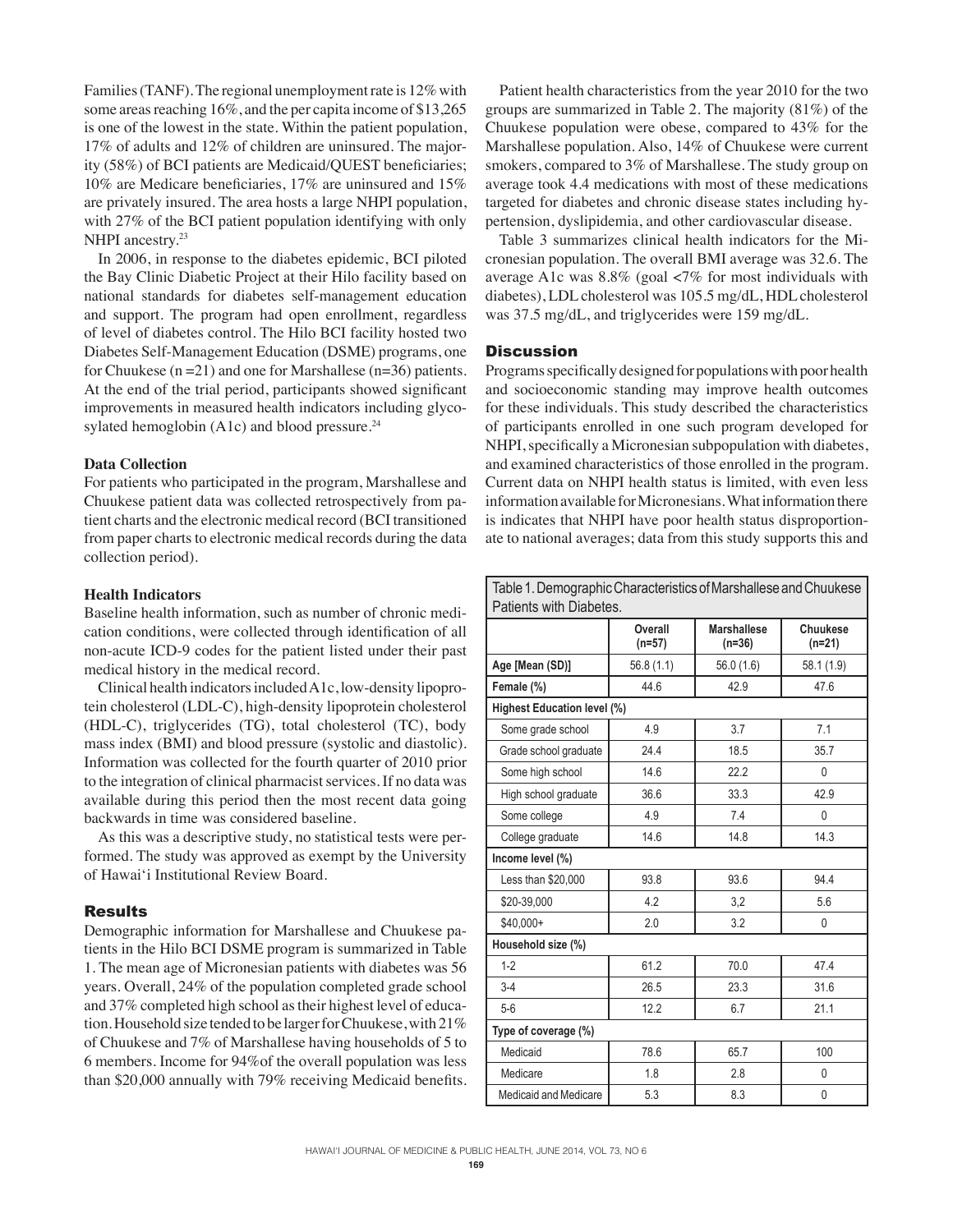| WIIII DIADELES.               |                   |                                |                      |  |  |
|-------------------------------|-------------------|--------------------------------|----------------------|--|--|
|                               | Overall<br>(n=57) | <b>Marshallese</b><br>$(n=36)$ | Chuukese<br>$(n=21)$ |  |  |
| Obese (BMI >30) (%)           | 57.1              | 42.9                           | 81.0                 |  |  |
| Current smoker (%)            | 7.3               | 2.9                            | 14.3                 |  |  |
| Former smoker (%)             | 21.8              | 20.6                           | 23.8                 |  |  |
| Hypertension (%)              | 69.6              | 65.7                           | 76.2                 |  |  |
| Dyslipidemia (%)              | 71.4              | 80.0                           | 57.1                 |  |  |
| Coronary artery disease (%)   | 12.5              | 8.6                            | 19.0                 |  |  |
| Stroke (%)                    | 5.4               | 8.6                            | 0                    |  |  |
| Condition count [Mean (SD)]   | 4.4(0.3)          | 4.6(0.3)                       | 4.0(0.6)             |  |  |
| Number of medications (total) | 4.4(0.3)          | 4.5(0.4)                       | 4.3(0.5)             |  |  |
| <b>Diabetes</b>               | 1.5(0.1)          | 1.5(0.2)                       | 1.4(0.2)             |  |  |
| Hypertension                  | 1.0(0.1)          | 0.9(0.2)                       | 1.1(0.2)             |  |  |
| Dyslipidemia                  | 0.8(0.1)          | 0.9(0.1)                       | 0.7(0.1)             |  |  |
| Diabetes medications (%)      |                   |                                |                      |  |  |
| Metformin                     | 69.1              | 65.7                           | 75.0                 |  |  |
| Sulfonylurea                  | 30.9              | 34.3                           | 35.0                 |  |  |
| DPP4 Inhibitor                | 1.8               | 2.9                            | 0                    |  |  |
| Insulin                       | 30.9              | 31.4                           | 30.0                 |  |  |

Table 2. Health Characteristics of Marshalles and Chuukese Patients with Diabetes.

Table 3. Clinical Health Indicators of Marshallese and Chuukese Patients with Diabetes.

|                                | Overall<br>$(n=57)$ | <b>Marshallese</b><br>$(n=36)$ | Chuukese<br>$(n=21)$ |
|--------------------------------|---------------------|--------------------------------|----------------------|
| Weight [Mean Kg (SD)]          | 83.1 (2.6)          | 77.9 (3.2)                     | 92.0(3.5)            |
| Body Mass Index (BMI)          | 32.6 (0.96)         | 30.7(1.1)                      | 35.8(1.6)            |
| l A1c                          | 8.8(0.3)            | 9.1(0.4)                       | 8.3(0.3)             |
| <b>LDL</b>                     | 105.5 (.48)         | 105.2(6.0)                     | 106.0(8.2)           |
| <b>HDL</b>                     | 37.5(0.9)           | 37.8(1.3)                      | 37.0(1.3)            |
| <b>Total Cholesterol</b>       | 172.6(5.7)          | 175.7 (7.6)                    | 167.5(8.7)           |
| <b>Triglycerides</b>           | 159.4 (15.5)        | 173.5 (22.7)                   | 135.9 (16.3)         |
| <b>Systolic Blood Pressure</b> | 127.3 (2.7)         | 126.8(3.7)                     | 128.3 (3.8)          |
| Diastolic Blood Pressure       | 76.4 (1.3)          | 77.2 (1.5)                     | 74.9 (2.7)           |

further emphasizes the need to target these high-risk groups to improve health and quality of life.

Education level and household income are two common indicators used to evaluate socioeconomic standing, which is closely associated with health status.25 The overall socioeconomic characteristics of the Marshallese and Chuukese enrolled in the DSME program were very similar. About a quarter of the population only completed grade school and a little more than a third completed high school in their home country. Compared to most recent data available regarding completion of grade school in the Pacific Islands, the rate of grade school completion in the study sample was low but this may be compensated for by the higher rate of high school completion than typically expected. Access to high school education is a particular challenge in the Pacific Islands, with a distinct disadvantage and imbalance in Micronesia and the Marshall Islands. The quality of education is a challenge as well, with regional tests reflecting low reading, writing and basic numeracy skill mastery.<sup>26</sup> Therefore in spite of a trend towards higher education levels in the study population, health literacy as observed by program providers remained poor. In addition, most individuals were not fluent in English, which posed a significant barrier to care and required translation services for even basic communication between providers and educators and the patients.

The great majority of patients had an annual income of less than \$20,000, meeting the Hawai'i poverty threshold for any household greater than three individuals.<sup>27</sup> Income disparities for those meeting the federal poverty line was even starker for the study population at 94%, compared to the general BCI patient population at 43%. National data (2005-2009) support that morbidity and mortality, unhealthy behaviors, poor access to health care as well as poor quality of care increase with poor socioeconomic status.<sup>25</sup> The study data support available information regarding socioeconomic disparities in Pacific Islanders, marking an increased need for better health care and education in this population.

Health insurance coverage is another factor strongly associated with improved health outcomes.<sup>25</sup> The majority of those enrolled in the DSME program were insured through Medicaid. Despite high rates of insurance coverage, challenges to quality care still remained. Multiple factors were involved, including coverage cancellation for individuals who travelled out-of-country back to the Marshall or Chuuk Islands for extended periods and poor follow-up rates for others. Poor follow-up rates could possibly be attributed to multiple factors as well, including lack of access to transportation services and long travel distances to the clinic itself in this rural community.

On average, inclusive of diabetes, the study population had 4.4 chronic medical conditions. The obesity rate was higher in this diabetic cohort (57%), compared to state prevalence rate of 23.6%.<sup>28</sup> Such high obesity rates may be attributable to multiple factors including poor socioeconomic status, poor health literacy, and diet choices. Obesity not only increases the risk for diabetes, but also hypertension and dyslipidemia, both of which were highly prevalent in the study populations.29

The two populations had similar A1c values with an average of 8.8%, indicating poor diabetes control. However the DSME program started in 2006; the data described reflected patient status in late 2010 and does not evaluate whether or not diabetes control improved since the initiation of the program.

Information from this study contributes to the limited available data on Micronesian populations, reflecting significant health and socioeconomic disparities compared to the general United States population. This high-risk population may receive the most benefit from targeted care programs like the BCI DSME program. Future directions include continued development of such programs and analyses of health indicator outcomes, includ